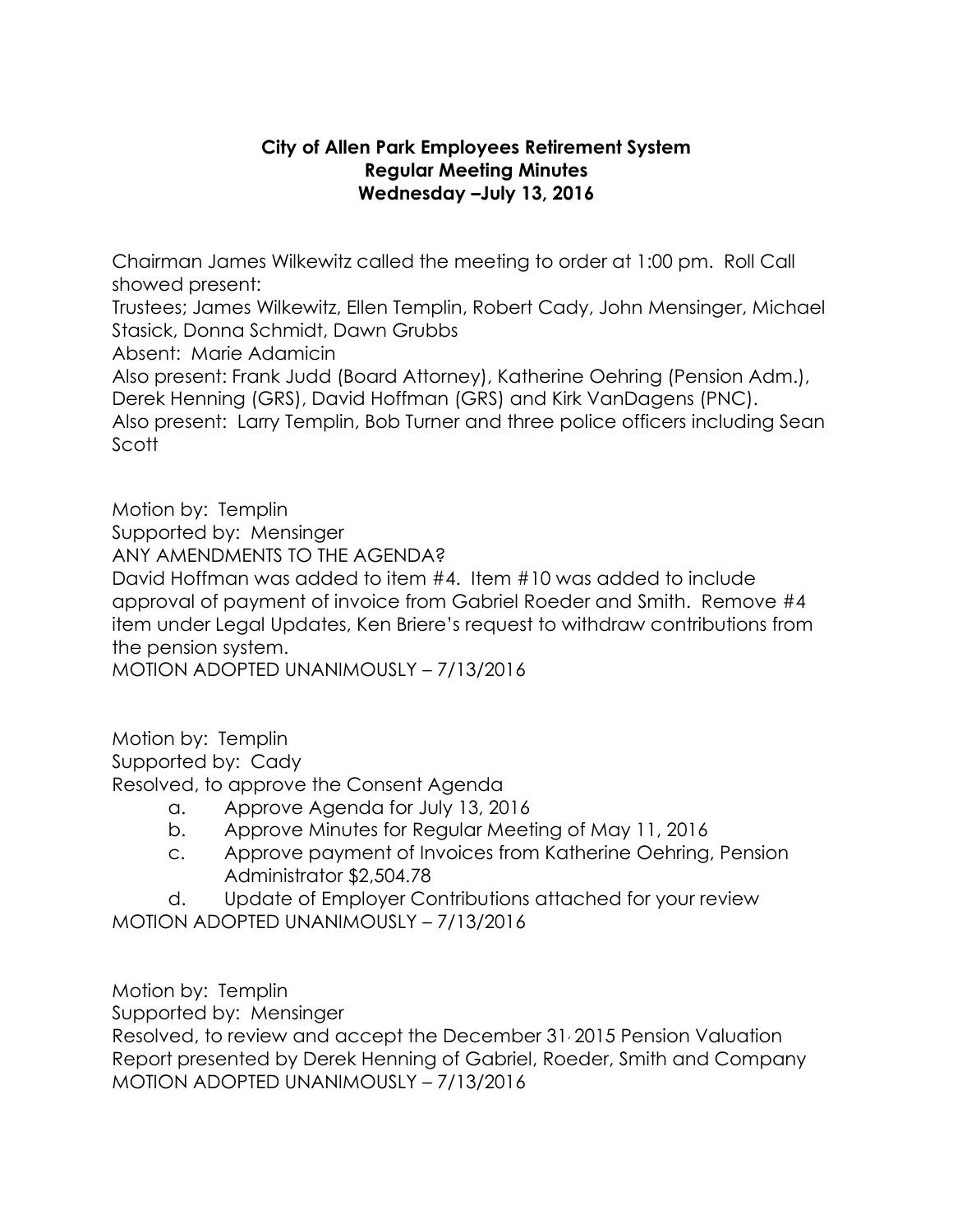Motion by: Mensinger Supported by: Schmidt Resolved, to approve purchase of service time for Officer Sean Scott. Application was accepted at the pension meeting of May 11, 2016 and requires approval at this meeting. The cost is \$39,204.79 for 3 years of service. MOTION ADOPTED UNANIMOUSLY – 7/13/2016

Motion by: Mensinger Supported by: Cady Resolved, to accept the request to purchase Military Service Time from Lt. David Williams based on military time served for a maximum of three years. Cost and options are included. See the next agenda item. MOTION ADOPTED UNANIMOUSLY – 7/13/2016

## Motion by: Cady

Supported by: Mensinger

Resolved, to approve the request to purchase Military Service Time from Lt. David Williams with the disclaimer that Mr. Williams request was to buy enough time to get him to 75% at age 52. His belief is the calculation needed to obtain that amount is 5.3345%. Finance calculated that amount to be 2.13392 years at a cost of \$38,888.52. The City will not guarantee this amount will bring Mr. Williams to 75% at age 52 without confirmation from Gabriel-Roeder. MOTION ADOPTED UNANIMOUSLY – 7/13/2016

Motion by: Mensinger Supported by: Cady Resolved, to approve the calculation for the Deferred Pension for David Servetter as prepared by the Actuary effective July 17, 2016 and as elected by David Servetter. MOTION ADOPTED UNANIMOUSLY – 7/13/2016

Motion by: Mensinger Supported by: Cady Resolved to approve expenses incurred by Donna Schmidt while attending the Spring MAPERS conference. MOTION ADOPTED UNANIMOUSLY – 7/13/2016

Motion by: Cady Supported by: Mensinger Resolved to accept PNC Institutional Investment Report – Kirk VanDagens MOTION ADOPTED UNANIMOUSLY – 7/13/2016